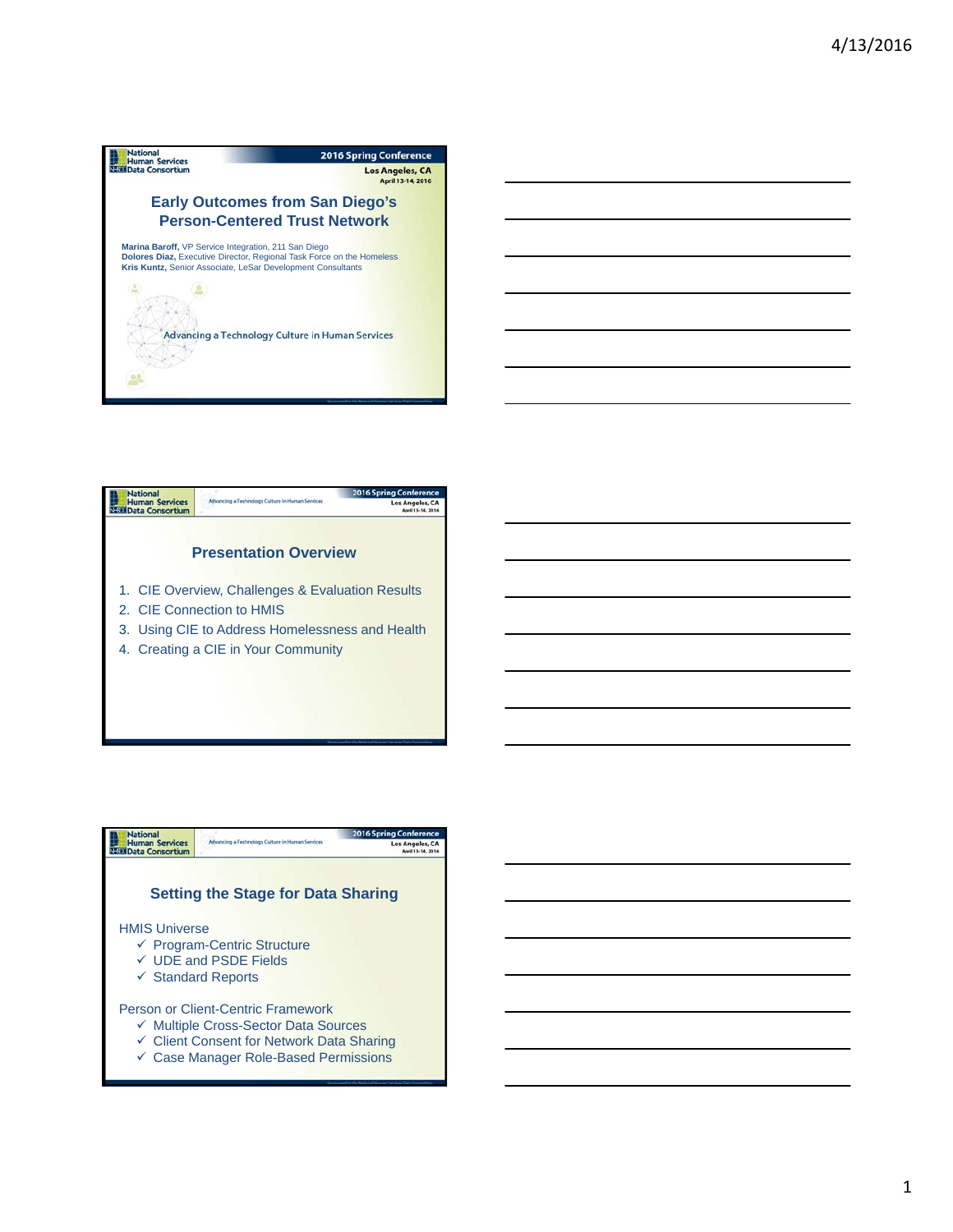| <b>National</b>                          |                                                                                                                                                                      | <b>2016 Spring Conference</b> |  |  |
|------------------------------------------|----------------------------------------------------------------------------------------------------------------------------------------------------------------------|-------------------------------|--|--|
| <b>Human Services</b><br>Data Consortium | Advancing a Technology Culture in Human Services                                                                                                                     | Los Angeles, CA               |  |  |
| <b>Thought-Starters</b>                  |                                                                                                                                                                      |                               |  |  |
|                                          | 1. What has been your experience with data<br>sharing across homeless providers in your local<br>community? Beyond HMIS? With other<br>Infrastructure organizations? |                               |  |  |
| on your journey?                         | 2. What barriers or hurdles have you encountered                                                                                                                     |                               |  |  |
|                                          | 3. What resources or capabilities have facilitated                                                                                                                   |                               |  |  |

your work?







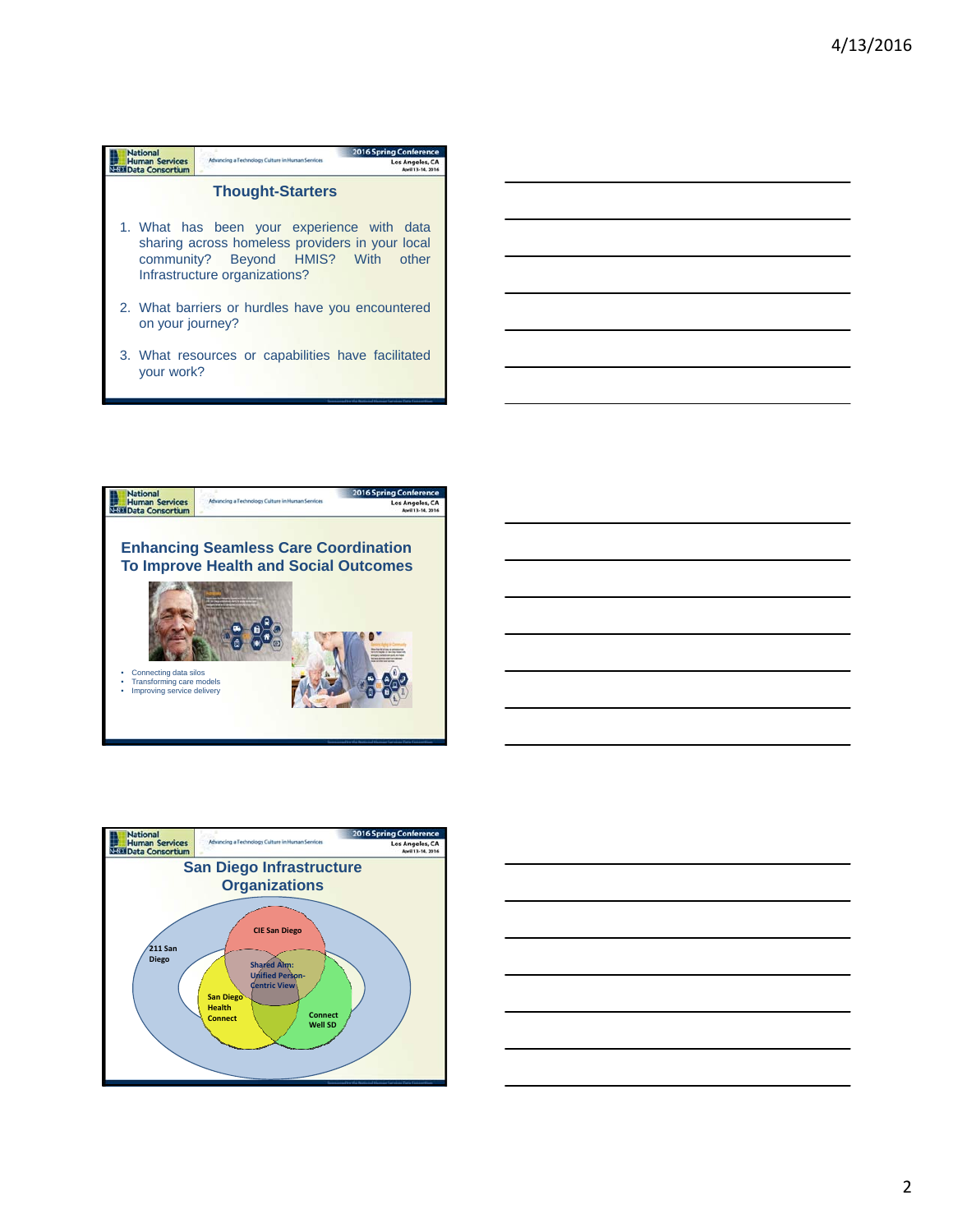

| the control of the control of the control of the control of the control of the control of the control of the control of the control of the control of the control of the control of the control of the control of the control | ___ |
|-------------------------------------------------------------------------------------------------------------------------------------------------------------------------------------------------------------------------------|-----|
|                                                                                                                                                                                                                               |     |
|                                                                                                                                                                                                                               |     |
|                                                                                                                                                                                                                               |     |
|                                                                                                                                                                                                                               |     |
|                                                                                                                                                                                                                               |     |
|                                                                                                                                                                                                                               |     |
|                                                                                                                                                                                                                               |     |
|                                                                                                                                                                                                                               |     |
|                                                                                                                                                                                                                               |     |
|                                                                                                                                                                                                                               |     |
|                                                                                                                                                                                                                               |     |
|                                                                                                                                                                                                                               |     |





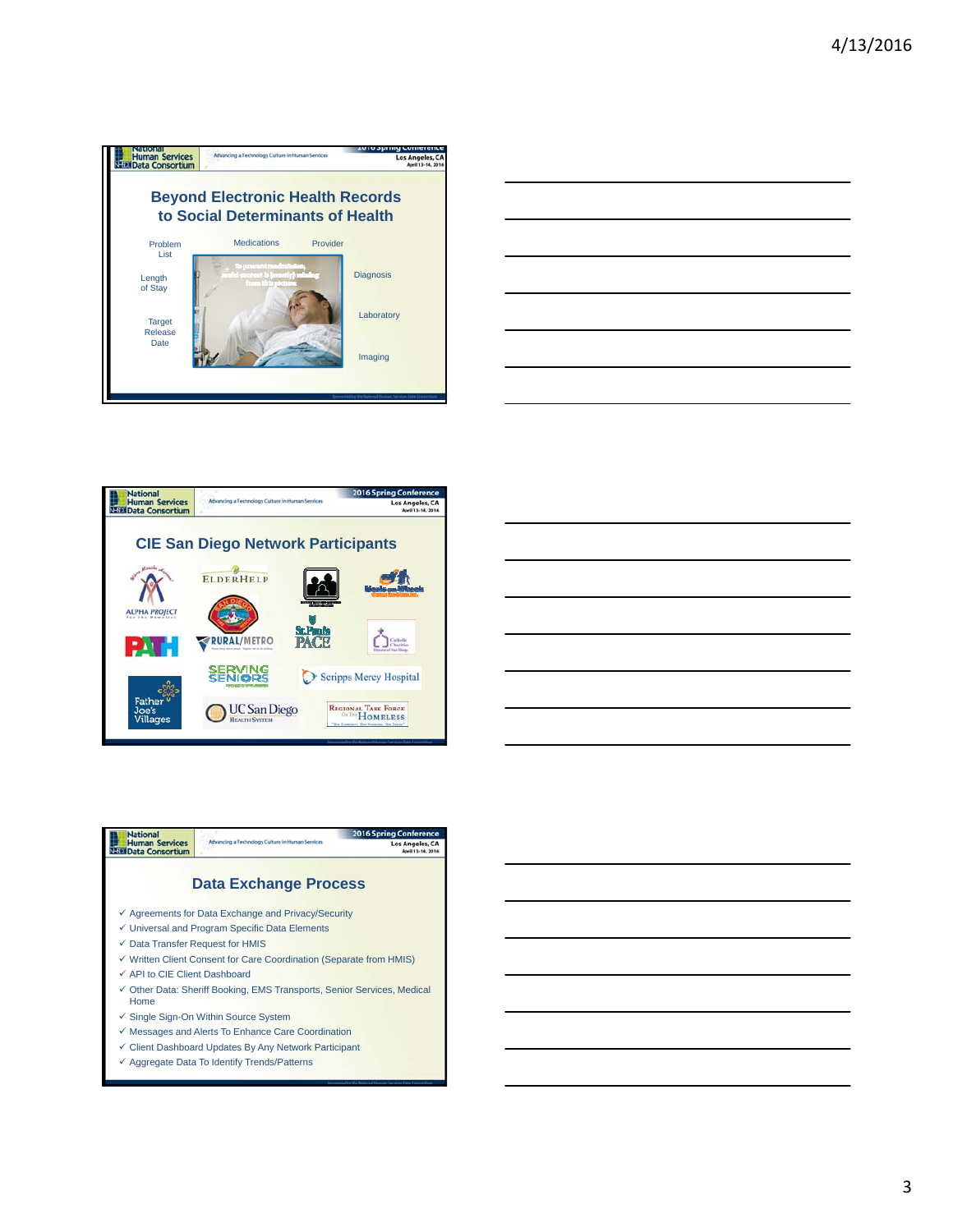









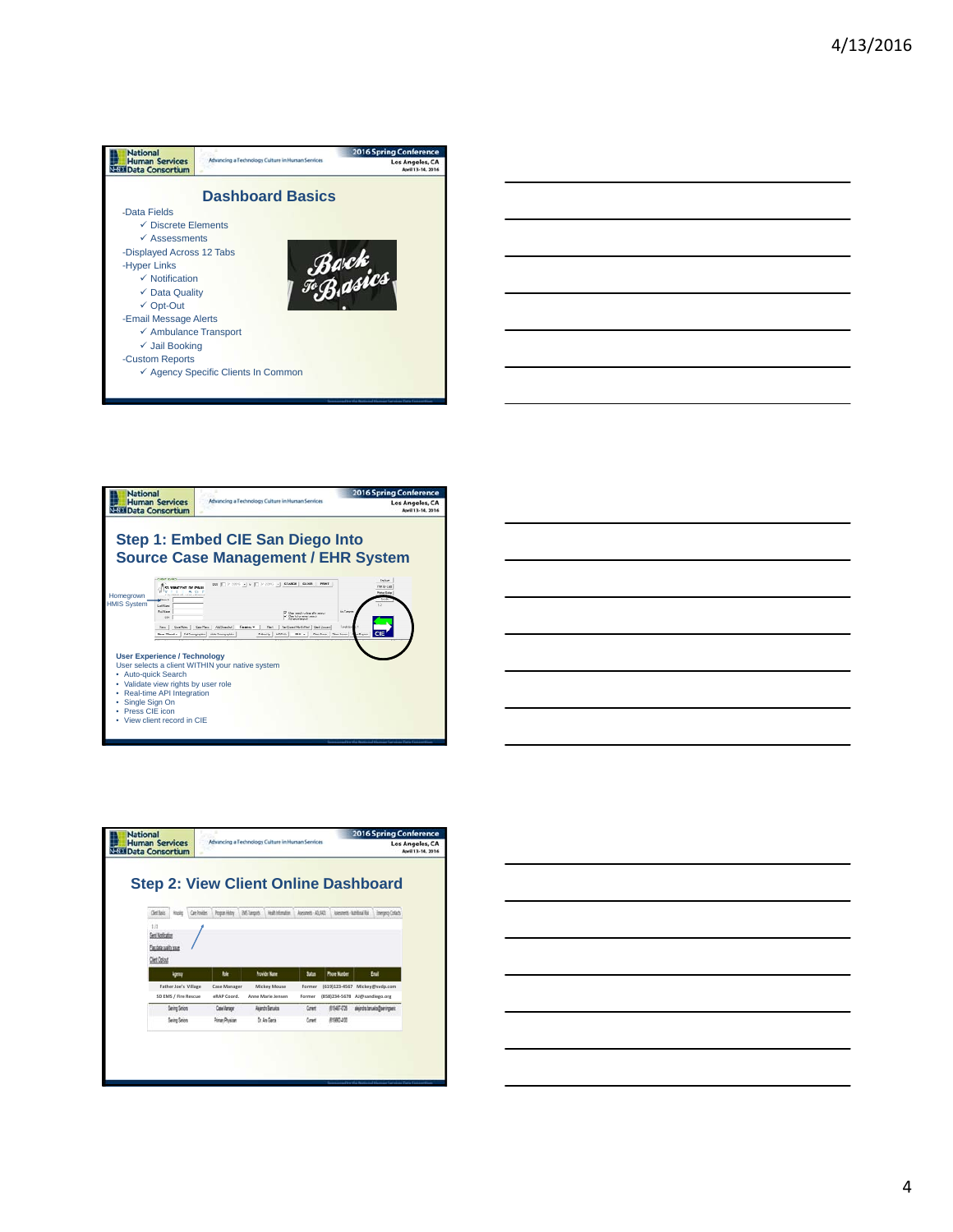



| <b>Human Services</b><br><b>NESET Data Consortium</b> |                                                           |  | Advancing a Technology Culture in Human Services |                                      | Los Angeles, CA<br>April 13-14, 2016        |                                                 |  |
|-------------------------------------------------------|-----------------------------------------------------------|--|--------------------------------------------------|--------------------------------------|---------------------------------------------|-------------------------------------------------|--|
| <b>Building Cross-Sector Bridges</b>                  |                                                           |  |                                                  |                                      |                                             |                                                 |  |
| Agency                                                | <b>Client Eligibility</b>                                 |  | <b>Social Support</b>                            | <b>Housing</b><br>Stabilization      | <b>Nutritional</b><br><b>Support</b>        | <b>Healthcare</b><br><b>Delivery</b>            |  |
| <b>Alpha Project</b>                                  | <b>Homeless</b>                                           |  | Case Management<br>Street Outreach               | ES. RRH. PSH                         | Snacks                                      |                                                 |  |
| <b>City EMS/Fire</b>                                  | <b>Frequent EMS User</b>                                  |  | Case Management<br>Street Outreach               |                                      |                                             | Pre-Hospital                                    |  |
| Elderhelp                                             | Living Independently at Home                              |  | Case Management<br>Phone Outreach<br>Home Visits | Roommate<br>Matching<br>Safety Check | Grocery Shopping<br>Homemaker Help          |                                                 |  |
| Meals-On-Wheels                                       | 60 years old.<br>Homebound                                |  | Home Visits                                      | Safety Check                         | Home Delivered<br>Meals                     |                                                 |  |
| <b>PATH</b>                                           | <b>Homeless</b>                                           |  | Case Management and<br>other social services     | PSH                                  | Congregate Meals                            | On-Site Clinic                                  |  |
| St Paul's PACE                                        | Living Independently at Home<br>and ioin PACE Health Plan |  | Case Management<br>Home Care                     | <b>PSH</b>                           | Congregate Meals<br>Home Delivered<br>Meals | On-Site Clinic<br>Home Health<br>Rehabilitation |  |
| Father Joe's<br><b>Villages</b>                       | <b>Homeless</b>                                           |  | Case Management and<br>cther social services     | ES. RRH. TH. PSH                     | Congregate Meals                            | On-Site Clinic<br><b>Addiction</b><br>Treatment |  |
| <b>Scripps Mercy</b><br>Hospital                      | Homeless, Complex Patient                                 |  | Case Management                                  | Leased Beds                          | Snacks                                      | ED. Clinic and<br>Hospital                      |  |
| <b>Serving Seniors</b>                                | 55 years and older                                        |  | Case Management<br>Classes/Activities            | Permanent Housing                    | Congregate/Home<br>Delivered Meals          | On-Site Nurse<br>and Dental Clinic              |  |
| <b>UCSD Medical</b><br>Center                         | Homeless, Complex Patient                                 |  | Case Management                                  | Leased Beds                          | Snacks                                      | FD Clinic and<br>Hospital                       |  |





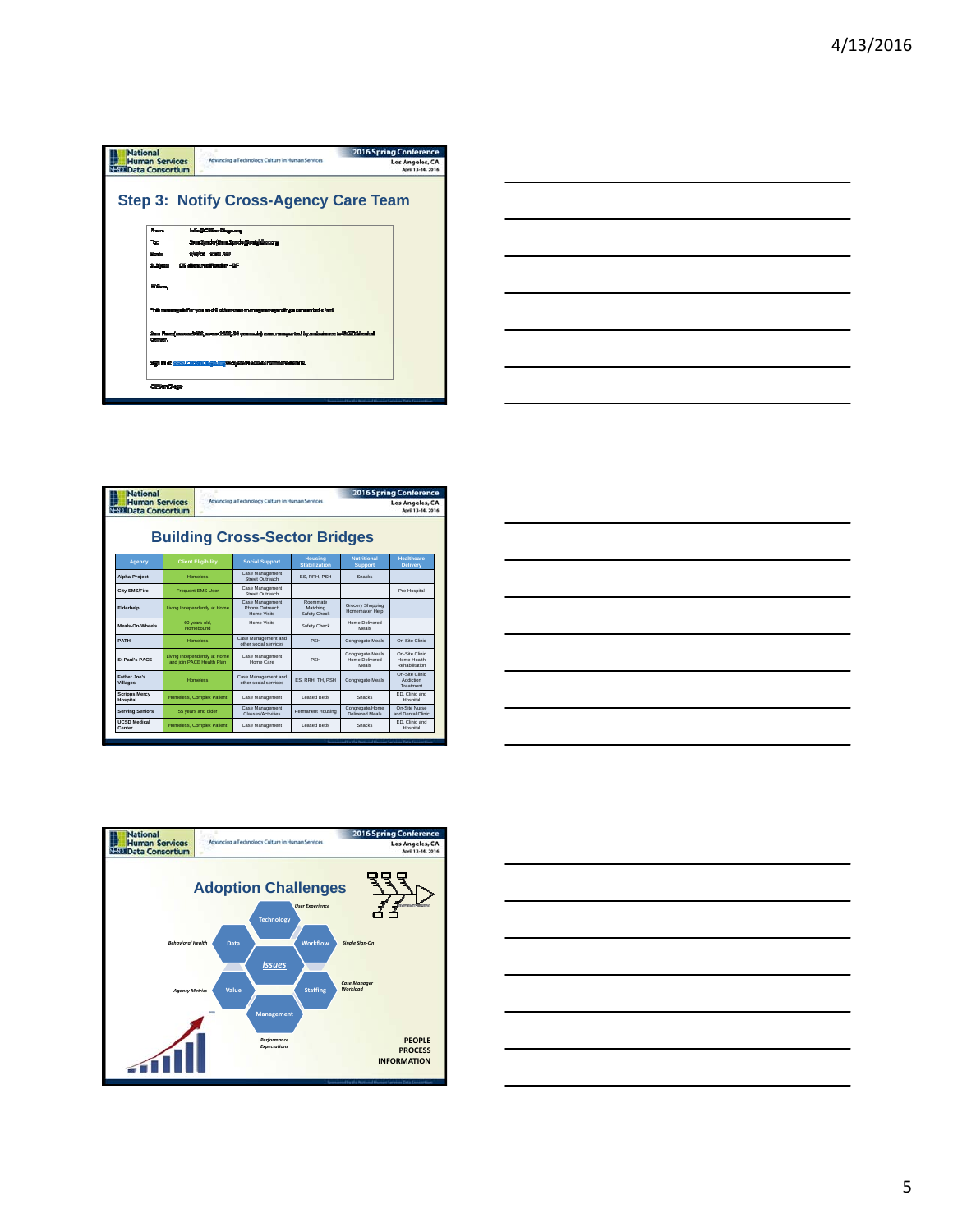







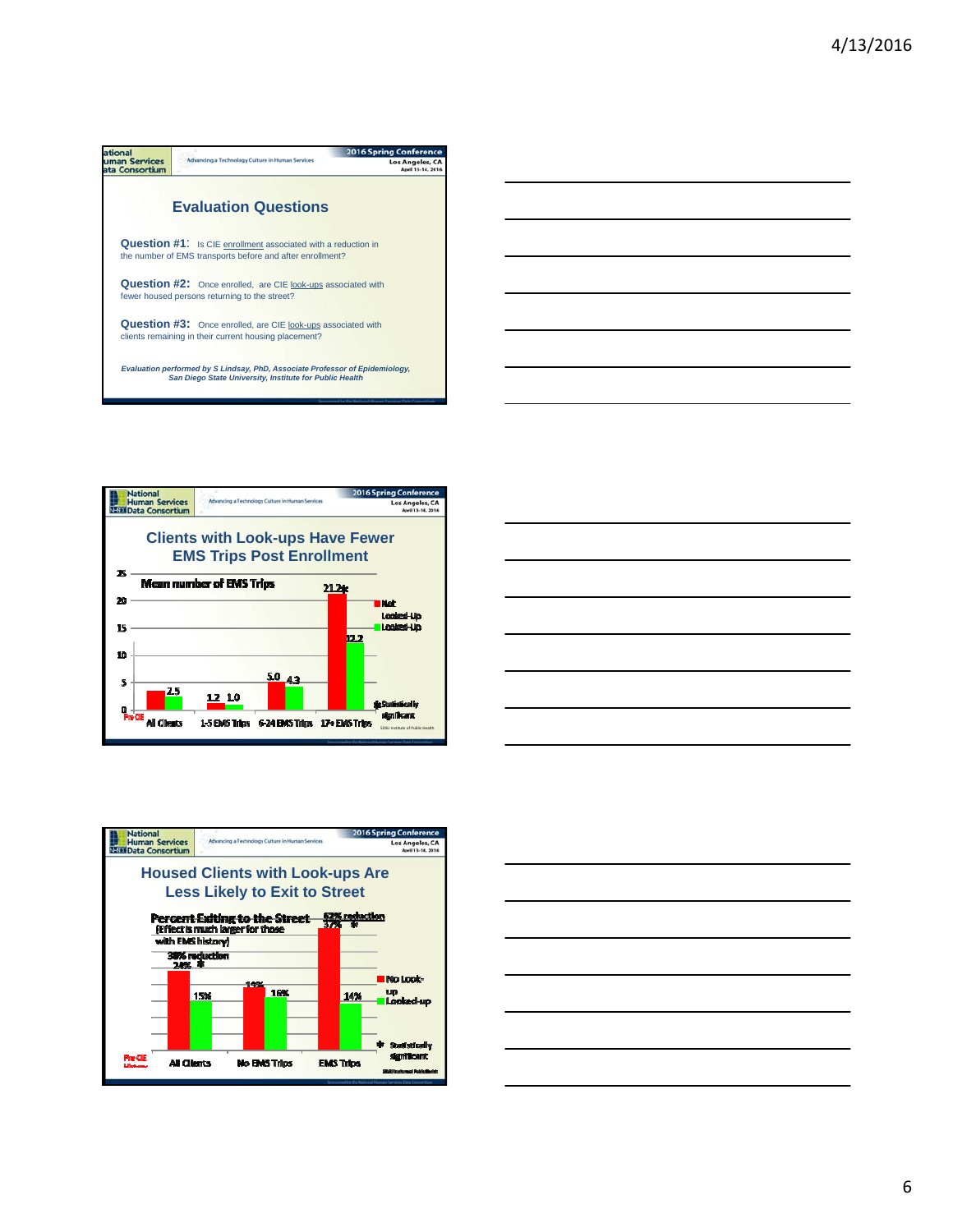







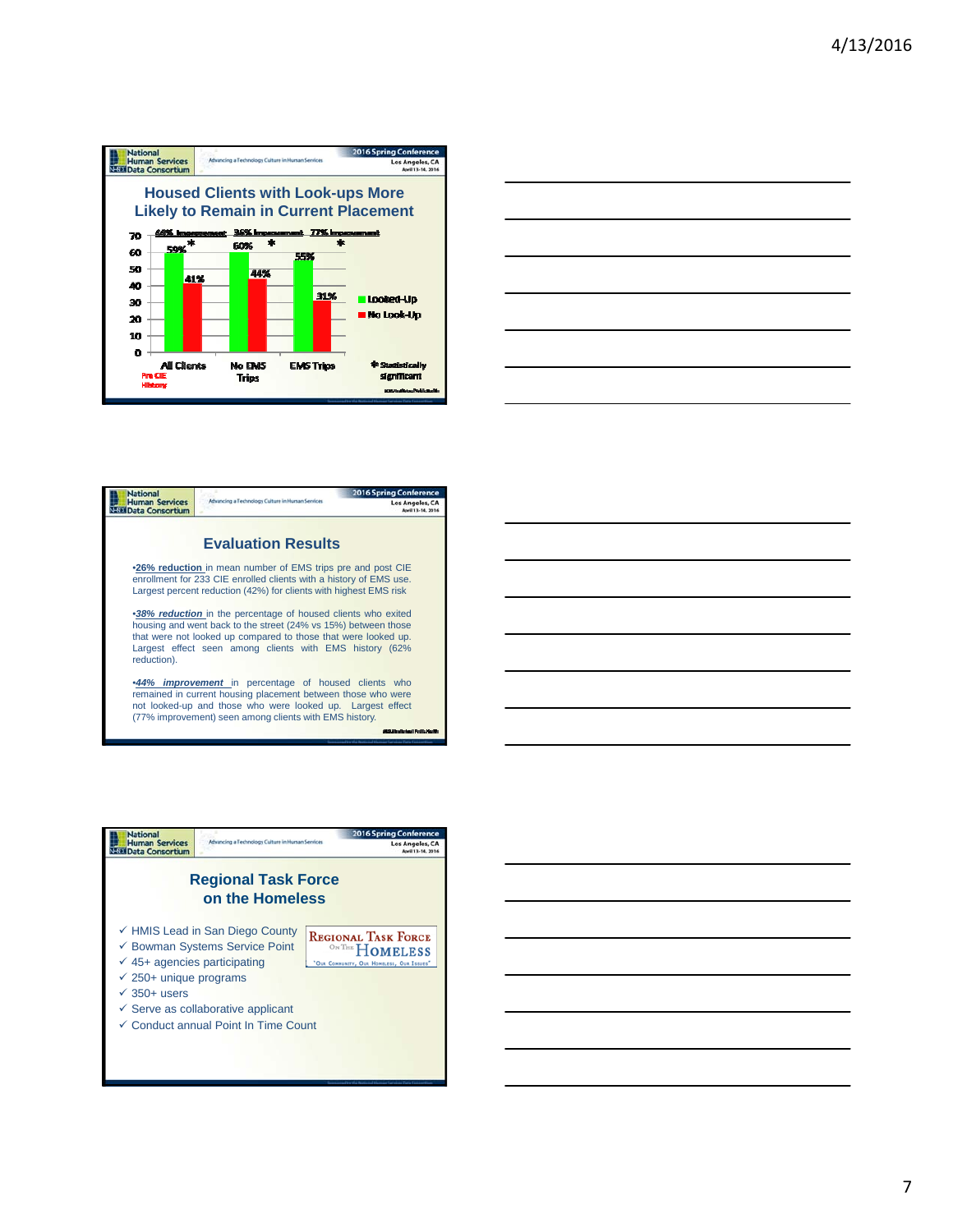## **National**<br>
Human Services<br>
N<sub>152</sub> Data Consortium 2016 Spring Conf Advancing a Technology Culture in Human Services Los Angeles, CA **RTFH History with CIE**  $\checkmark$  Central to original CIE vision  $\checkmark$  Joint applicant for initial foundation grant  $\checkmark$  Continuous membership on board of directors Guardian of HMIS system of record  $\checkmark$  Promote HMIS as first priority with CIE as close second  $\checkmark$  Familiar with participation and adoption challenges



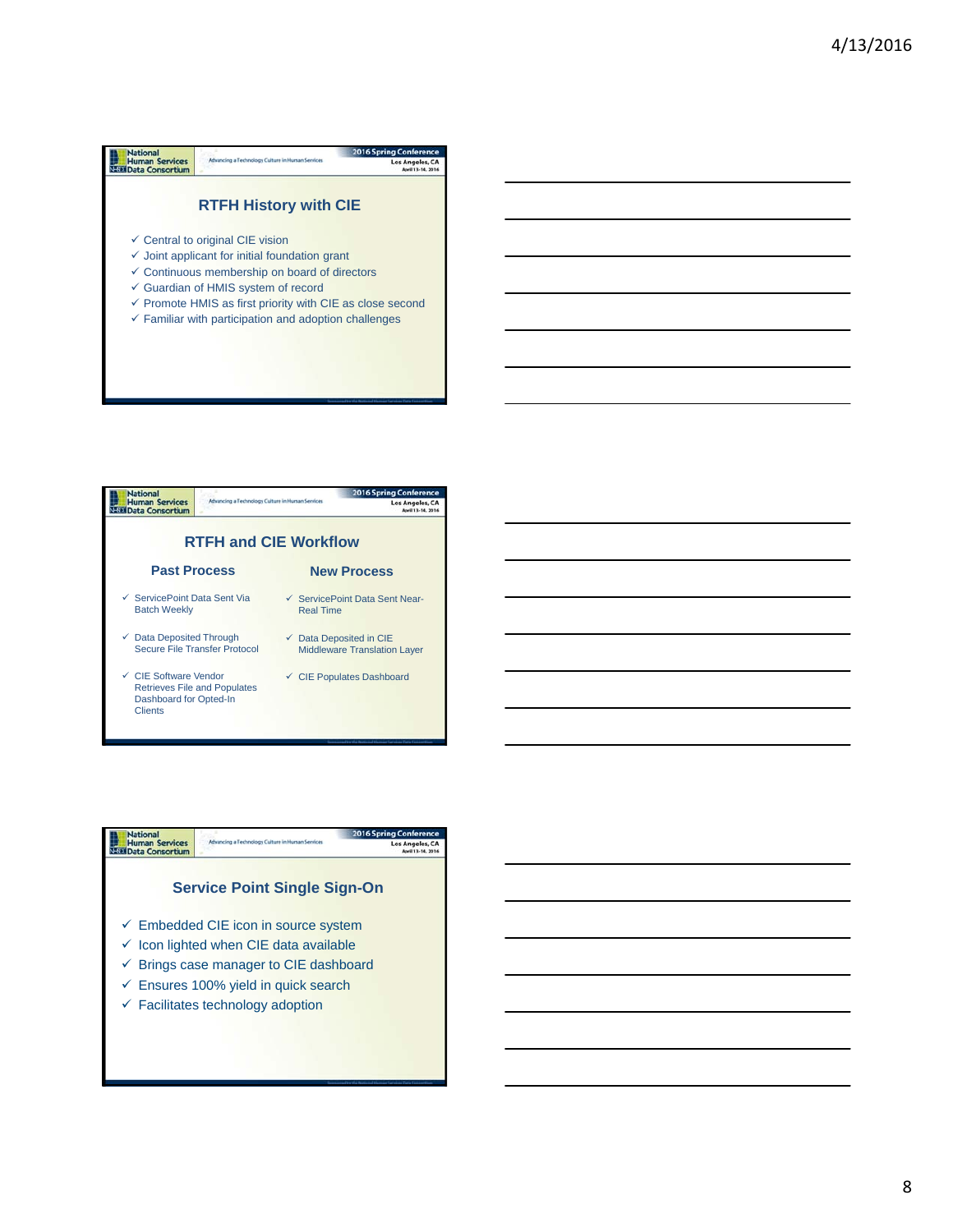



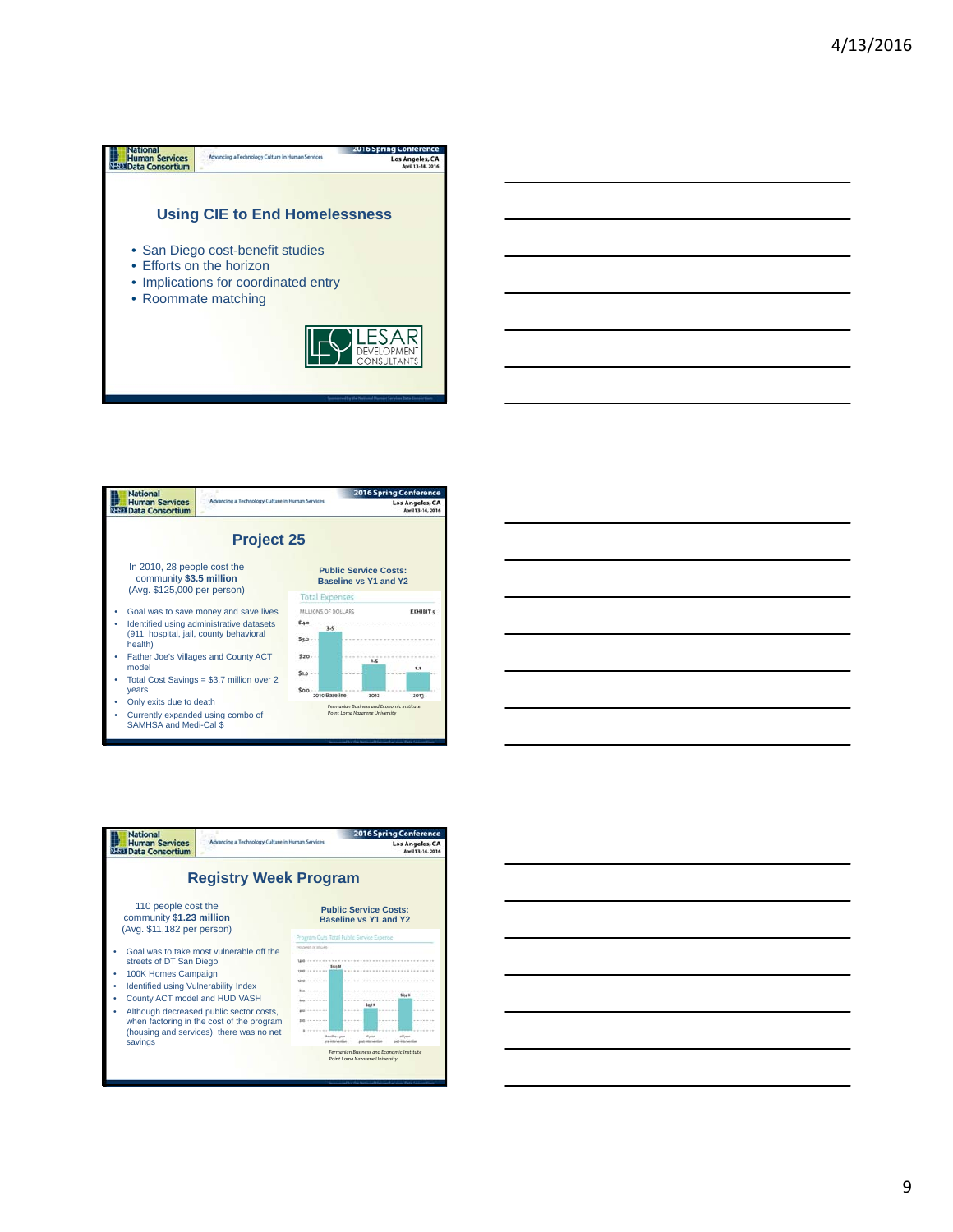





- prior to assessment 48 individuals accounted for 141 ambulance trips in one year
- 4% met frequent user criteria of 5 or more ED visits in a year or 8 or more in 2 years

| <b>National</b><br>Advancing a Technology Culture in Human Services<br><b>Human Services</b><br><b>NEED</b> Data Consortium |                                                                                                                                                                                                                       |                                           |                                           |                          | <b>2016 Spring Conference</b><br>Los Angeles, CA<br>April 13-14, 2016 |                                         |                |                           |                            |                 |
|-----------------------------------------------------------------------------------------------------------------------------|-----------------------------------------------------------------------------------------------------------------------------------------------------------------------------------------------------------------------|-------------------------------------------|-------------------------------------------|--------------------------|-----------------------------------------------------------------------|-----------------------------------------|----------------|---------------------------|----------------------------|-----------------|
|                                                                                                                             | <b>Identifying Frequent Users</b><br>Does High Vulnerability = Frequent Use?                                                                                                                                          |                                           |                                           |                          |                                                                       |                                         |                |                           |                            |                 |
|                                                                                                                             | Does Frequent Use = High Vulnerability?.<br>911 Rides in<br>911 Rides<br><b>VI-SPDAT</b><br><b>Homeless</b><br>in Prior 12<br>Prior 24<br>Individual<br><b>Score</b><br><b>User</b><br><b>Months</b><br><b>Months</b> |                                           |                                           |                          |                                                                       | Frequent                                |                |                           |                            |                 |
|                                                                                                                             | Frequent<br>User                                                                                                                                                                                                      | 911 Rides in<br>Prior 12<br><b>Months</b> | 911 Rides in<br>Prior 24<br><b>Months</b> | <b>VI-SPDAT</b><br>Score |                                                                       | <b>Client 1</b><br>Client 2<br>Client 3 | 14<br>14<br>13 | ä<br>$\Omega$<br>$\Omega$ | 11<br>$\Omega$<br>$\Omega$ | Yes<br>No<br>No |
|                                                                                                                             | Client 1                                                                                                                                                                                                              | 30                                        | 36                                        | $\mathbf{Q}$             |                                                                       | Client 4                                | 13             | $\Omega$                  | $\Omega$                   | No              |
|                                                                                                                             | Client 2                                                                                                                                                                                                              |                                           |                                           |                          |                                                                       | Client 5                                | 13             | 1                         | $\overline{1}$             | No              |
|                                                                                                                             |                                                                                                                                                                                                                       | 14                                        | 35                                        | 12                       |                                                                       | Client 6                                | 13             | $\Omega$                  | $\Omega$                   | No              |
|                                                                                                                             | Client <sub>3</sub>                                                                                                                                                                                                   | $\mathbf{a}$                              | 11                                        | 14                       |                                                                       | Client 7                                | 12             | 14                        | 35                         | Yes             |
|                                                                                                                             | Client 4                                                                                                                                                                                                              | $\mathbf{Q}$                              | $\mathbf{a}$                              | ä                        |                                                                       | Client 8                                | 12             | $\overline{5}$            | $\overline{6}$             | Yes             |
|                                                                                                                             | Client 5                                                                                                                                                                                                              |                                           | 10                                        | 12                       |                                                                       | Client 9                                | 12             | $\Omega$                  | $\overline{1}$             | No              |
|                                                                                                                             |                                                                                                                                                                                                                       | 8                                         |                                           |                          |                                                                       | Client 10                               | 12             | R                         | 10                         | Yes             |
|                                                                                                                             | Client 6                                                                                                                                                                                                              | 6                                         | 13                                        | 12                       |                                                                       | Client 11                               | 12<br>12       | 1                         | $\overline{1}$<br>13       | No              |
|                                                                                                                             | Client 7                                                                                                                                                                                                              | 5                                         | 6                                         | 12                       |                                                                       | Client 12<br>Client 13                  | 12             | 6<br>$\Omega$             | $\Omega$                   | Yes<br>No       |
|                                                                                                                             | Client 8                                                                                                                                                                                                              | $\overline{\bf{4}}$                       | $\overline{a}$                            | $\mathbf{a}$             |                                                                       | Client 14                               | 11             | $\Omega$                  | $\Omega$                   | No              |
|                                                                                                                             | Client <sub>9</sub>                                                                                                                                                                                                   | $\Omega$                                  | 10                                        | $\overline{\mathbf{3}}$  |                                                                       | Client 15                               | 11             | $\overline{2}$            | $\overline{2}$             | No              |
|                                                                                                                             |                                                                                                                                                                                                                       |                                           |                                           |                          |                                                                       | Client 16                               | 11             | $\mathbf{1}$              | $\ddot{\phantom{1}}$       | No              |
|                                                                                                                             |                                                                                                                                                                                                                       |                                           |                                           |                          |                                                                       | Client 17                               | 11             | $\Omega$                  | $\Omega$                   | No              |
|                                                                                                                             |                                                                                                                                                                                                                       |                                           |                                           |                          |                                                                       | Client 18                               | 11             | $\Omega$                  | $\Omega$                   | No              |
|                                                                                                                             |                                                                                                                                                                                                                       |                                           |                                           |                          |                                                                       | Client 19                               | 11             | $\overline{0}$            | $\overline{0}$             | No              |
|                                                                                                                             |                                                                                                                                                                                                                       |                                           |                                           |                          | Client 20                                                             | 11                                      | $\Omega$       | $\Omega$                  | No                         |                 |
|                                                                                                                             |                                                                                                                                                                                                                       |                                           |                                           |                          |                                                                       | Client 21                               | 11             | $\Omega$                  | $\Omega$                   | No              |

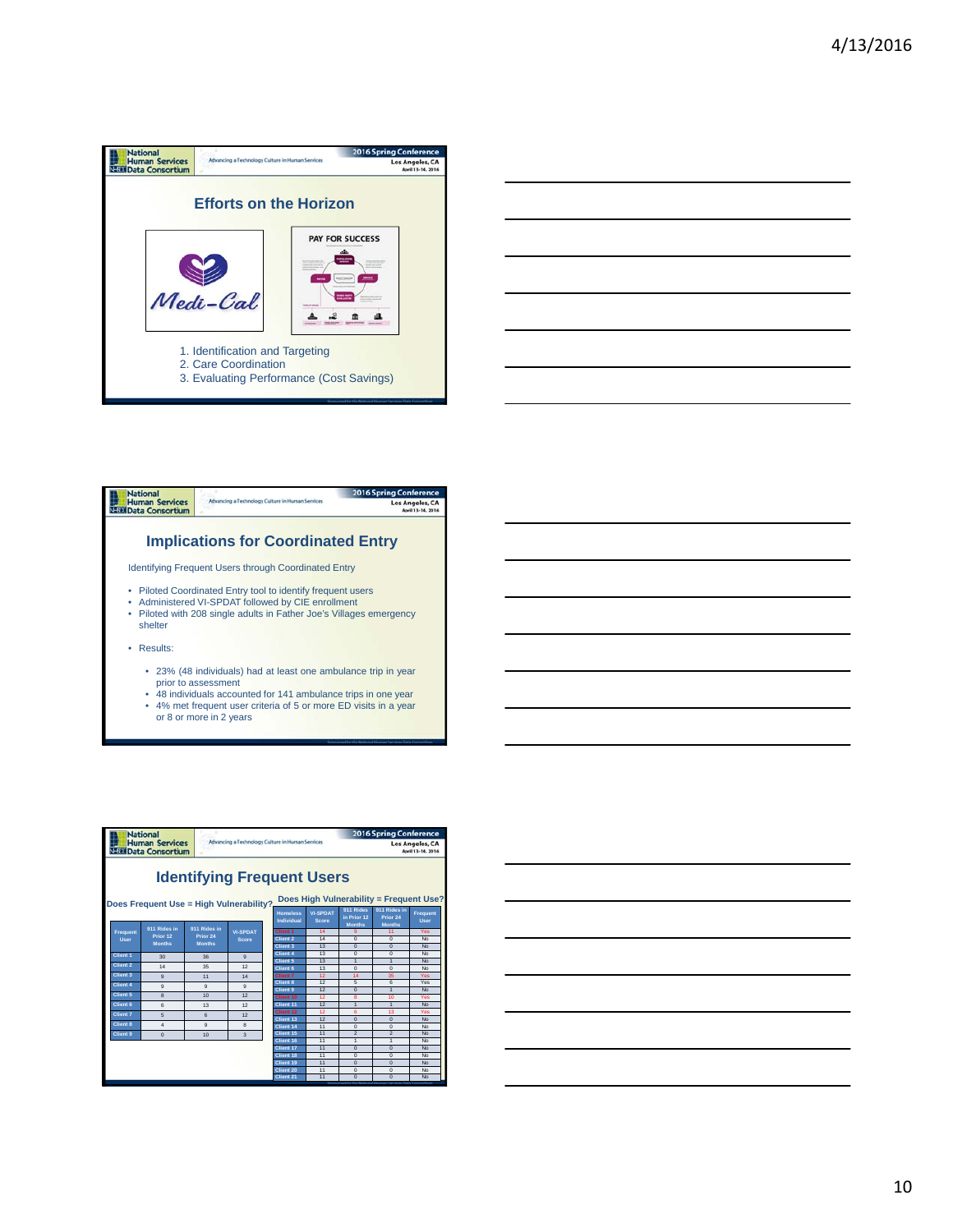| <b>National</b>                                 |                                                                                                                                                              | <b>2016 Spring Conference</b> |
|-------------------------------------------------|--------------------------------------------------------------------------------------------------------------------------------------------------------------|-------------------------------|
| <b>Human Services</b><br><b>Data Consortium</b> | Advancing a Technology Culture in Human Services                                                                                                             | Los Angeles, CA               |
|                                                 | <b>Implications for Coordinated Entry</b>                                                                                                                    |                               |
|                                                 | Locating People Post-Assessment                                                                                                                              |                               |
|                                                 | • Like other communities, San Diego struggles to<br>locate individuals post-assessment                                                                       |                               |
|                                                 | • If enrolled into CIE at the point of assessment,<br>could assist with locating:                                                                            |                               |
|                                                 | • Alerts if used the ambulance<br>• Alerts if used the jail<br>• Hospital ED staff would know who to call<br>• Outreach staff would quickly know who to call |                               |



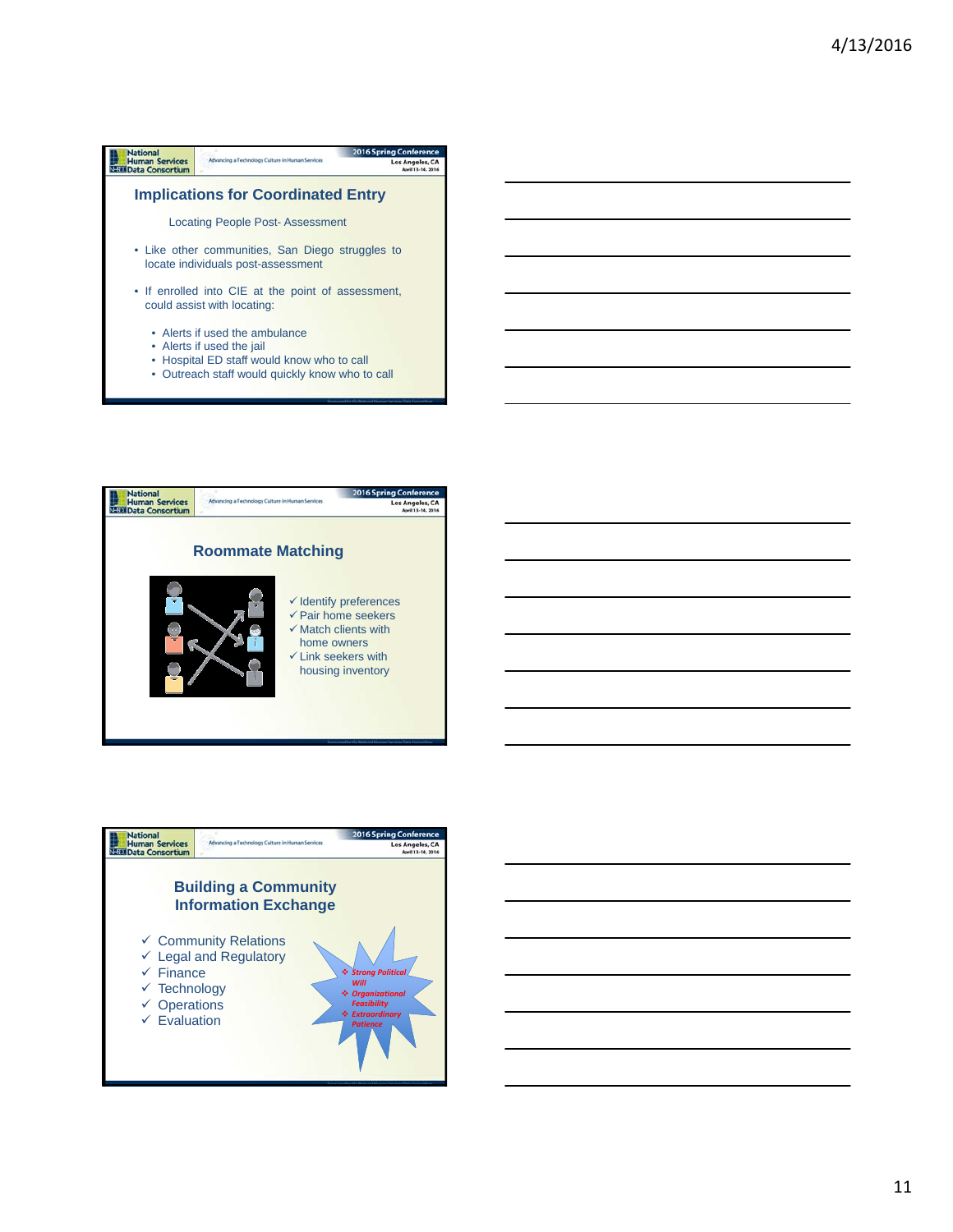| <b>National</b>                                 |                                                                                                                                                  | <b>2016 Spring Conference</b>        |
|-------------------------------------------------|--------------------------------------------------------------------------------------------------------------------------------------------------|--------------------------------------|
| <b>Human Services</b><br><b>Data Consortium</b> | Advancing a Technology Culture in Human Services                                                                                                 | Los Angeles, CA<br>April 13-14, 2016 |
|                                                 |                                                                                                                                                  |                                      |
|                                                 | <b>Community Relations</b>                                                                                                                       |                                      |
|                                                 | $\checkmark$ Identify (CBO's) interested in "whole-person" care<br>$\checkmark$ Cultivate relationship with nucleus of CBO's with common clients |                                      |
| coordination                                    | $\checkmark$ Target CBO's who would benefit from enhanced                                                                                        | care                                 |
|                                                 | $\checkmark$ Assess political feasibility of public/private data sharing                                                                         |                                      |
|                                                 | $\checkmark$ Outline overarching aims, goals and use cases                                                                                       |                                      |
|                                                 |                                                                                                                                                  |                                      |
|                                                 |                                                                                                                                                  |                                      |
|                                                 |                                                                                                                                                  |                                      |
|                                                 |                                                                                                                                                  |                                      |
|                                                 |                                                                                                                                                  |                                      |